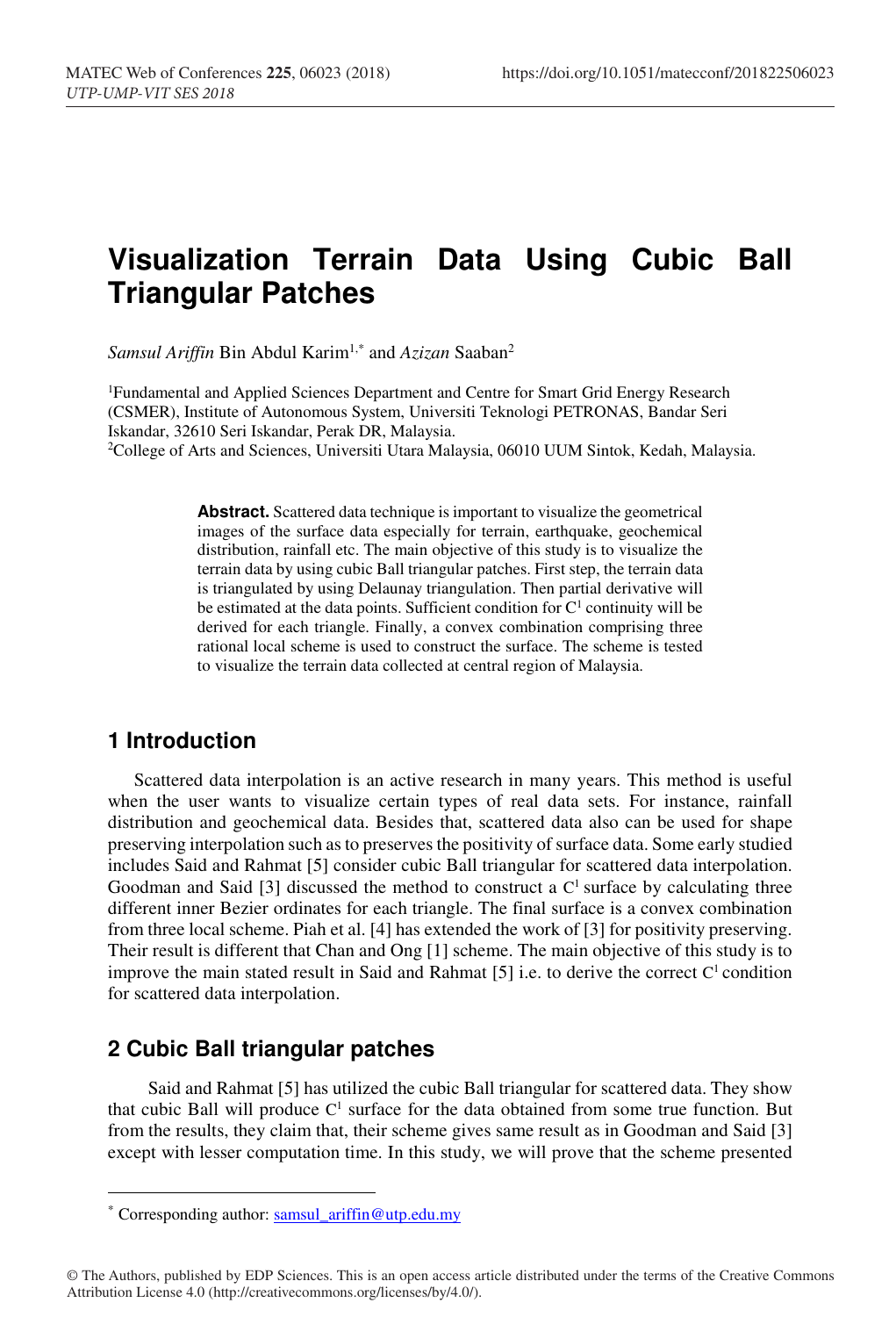in Said and Rahmat [5] is not  $C<sup>1</sup>$  at each of the adjacent triangles. We propose new sufficient condition for C<sup>1</sup> continuity. We begin this section with some definition about cubic Ball triangular patch. Assume that, the barycentric coordinate  $u, v, w$  on triangle  $T$  with vertices  $V_1, V_2$  and  $V_3$  where  $u + v + w = 1$  and  $u, v, w \ge 0$ . From basic geometry, any point  $V(x, y) \in R^2$  inside the triangle, can be defined as

$$
V = uV_1 + vV_2 + wV_3
$$
 (1)

Figure 1 shows the distribution of the cubic Ball triangular bases on a triangular domain:



**Fig. 1.** Cubic Ball triangular bases.

**Definition 1**: The cubic Ball triangular patch with control points  $b_{ijk}$ ,  $i + j + k = 3$  is defined as

$$
P(u, v, w) = u2b300 + v2b030 + w2b003 + 2u2vb210 + 2u2wb201 + 2v2ub120 + 2v2wb021
$$
  
+ 2w<sup>2</sup>ub<sub>102</sub> + 2w<sup>2</sup>vb<sub>021</sub> + 6uvwb<sub>111</sub> (2)

where  $u + v + w = 1$  and  $b_{ijk} \in R^3$ ,  $i + j + k = 3$ .

# **3 Scattered data interpolation**

The scheme comprising convex combination of three local schemes  $P_1, P_2$  and  $P_3$  and is defined as

$$
P(u, v, w) = \frac{vw_1 + uw_2 + uv_3}{vw_1 + uw + uv}, \ u + v + w = 1
$$
 (3)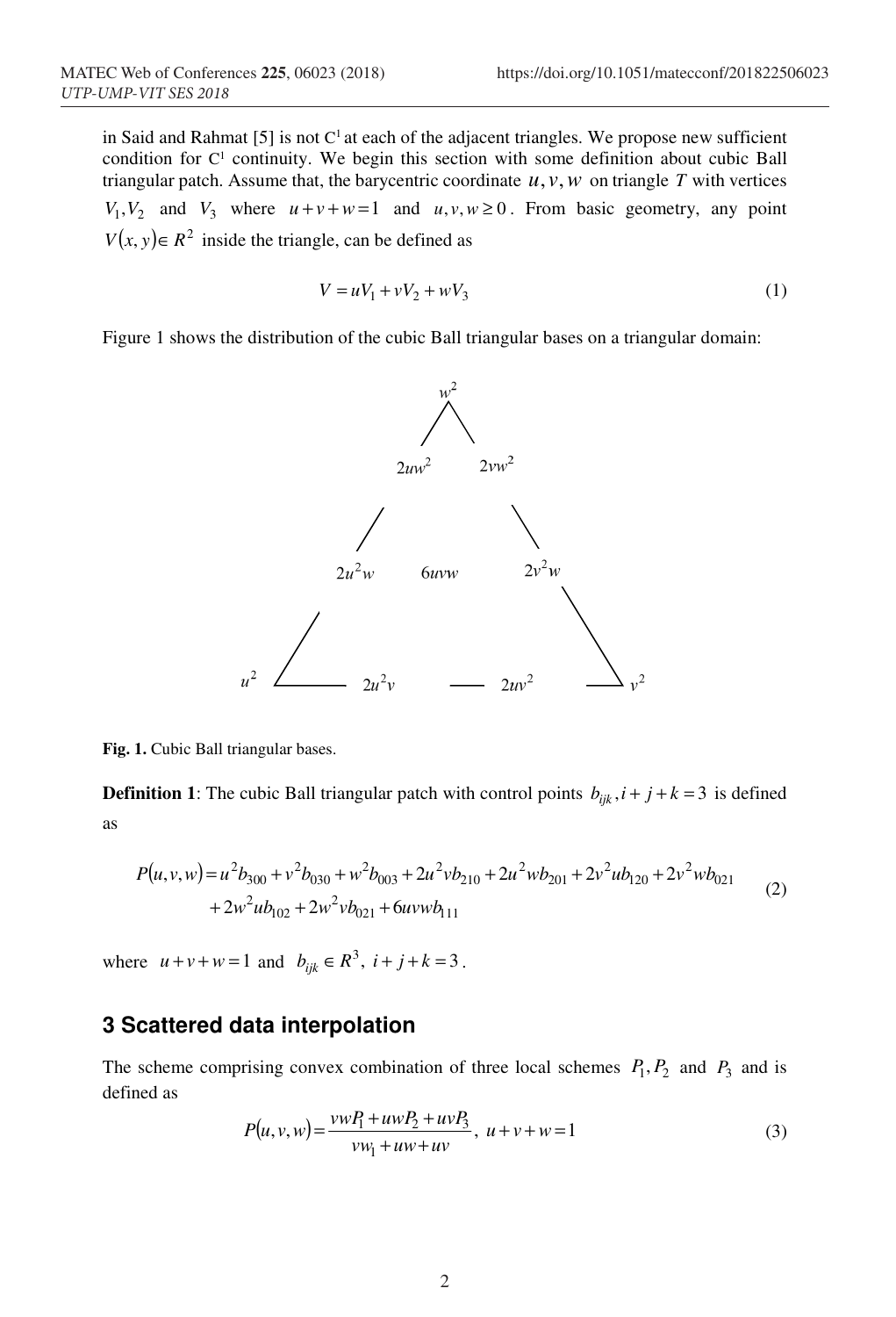Local scheme  $P_i$ ,  $i = 1,2,3$  is obtained by replacing  $b_{111}$  in (2) with  $b_{111}^i$  such that  $C^1$ condition is satisfied only on the boundary  $e_i$  of triangle.



**Fig. 2.**Vertices and edges of the triangle.

Let the inward normal directions with the respective edges are given as  $n_1$ ,  $n_2$  and  $n_3$ :

$$
n_1 = -e_3 + \frac{e_3 \cdot e_1}{|e_1|^2}, n_{21} = -e_1 + \frac{e_1 \cdot e_2}{|e_2|^2} \text{ and } n_3 = -e_2 + \frac{e_2 \cdot e_3}{|e_3|^2}
$$

where "<sup>*.*"</sup> is a scalar product. Firstly we will find the Ball ordinate  $b_{111}^1$  by considering the normal derivatives along  $n_1 = (1,-1/2,-1/2)$  of local scheme  $P_1$  i.e. on edge  $V_2V_3$  such that  $u = 0, v + w = 1$ :

$$
D_{n_3}P_1 = (1)(2b_{120}v^2 + 2b_{102}w^2 + 6vwb_{111}^1) - (\frac{1}{2})(2vb_{030} + 4vwb_{021} + 2b_{012}w^2)
$$

$$
- (\frac{1}{2})(2wb_{003} + 2b_{021}v^2 + 4b_{012}vw)
$$

which can be rearrange as

$$
D_{n_3}P_1 = (2b_{120} - b_{021})v^2 + (6vwb_{111}^1 - 2b_{012} - 2b_{021})vw + (2b_{102} - b_{012})w^2 + b_{030}v - b_{0303}w
$$

or

$$
D_{n_3}P_1 = Av^2 + Bvw + Cw^2 + b_{030}v - b_{0303}w
$$
\n(4)

For linearity,

$$
D_{n_3}P_1 = Av^2 + Bvw + Cw^2
$$
 (5)

where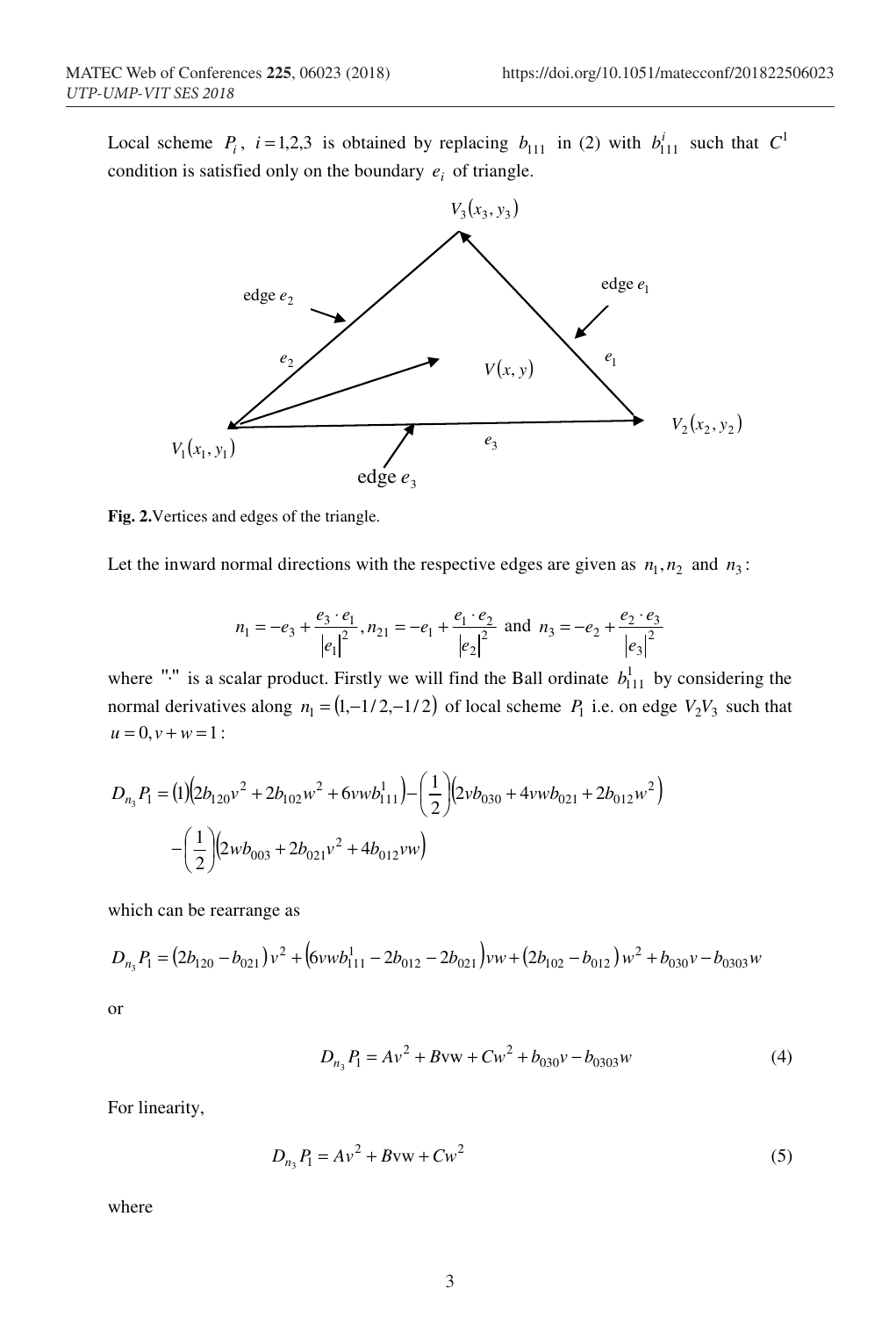$C = 2b_{102} - b_{012}$  $B = 6vwb_{111}^1 - 2b_{012} - 2b_{021}$  $A = 2b_{120} - b_{021}$ 

Theorem 1. The normal derivative in (5) must is linear on  $e_1$  if and only if  $B = A + C$ .

#### **Proof.**

Substitute  $B = A + C$  to (5) and  $v + w = 1$  since  $u = 0$  on edge  $e_1$ , we obtain:

 $D_{n_3}P_1 = Av^2 + (A+C)vw + Cw^2 = Av(v+w) + Cw(v+w) = Av + Cw = A(1-w) + Cw$ which is linear.

From Theorem 1, the normal derivative will be linear on  $e_1$  if

$$
6vwb_{111}^1 - 2b_{012} - 2b_{021} = 2b_{120} - b_{021} + 2b_{102} - b_{012}
$$

Thus

$$
b_{111}^1 = \frac{1}{6} (2 b_{120} + 2 b_{102}) + \frac{1}{12} (2 b_{021} + 2 b_{012})
$$
 (6)

Similarly, we can obtain the other Ball ordinates i.e.  $b_{111}^2$  and  $b_{111}^3$  for local schemes  $P_2$  and  $P_3$ , respectively.

**Remak 2.** In Said and Rahmat [5], they give the  $C<sup>1</sup>$  condition as

$$
b_{111}^1 = \frac{1}{6} (2 b_{120} + 2 b_{102}) + \frac{1}{12} (2 b_{021} - 2 b_{012})
$$
 (7)

Based on **Remark 2** and our derivation for  $C<sup>1</sup>$  stated in (6), consequently we found that the scheme presented by Said and Rahmat [5] is not  $C<sup>1</sup>$  and the current study is an improvement to the result stated in Said and Rahmat [5]. We can see this fact in the following section.

### **4 Results and Discussion**

1. We test the proposed scattered data interpolation by using the new scheme based on cubic Ball triangular patches to visualize the digital elevation at Kalumpang Agricultural Station (30 38' N, 101º34'E) in Selangor located about 90 km northeast of Kuala Lumpur, Malaysia as shown in Fig. 3. Meanwhile, Fig. 4 shows the results. Fig. 4(a) shows the Delaunay triangulation for all 165 data points. Fig. 4(b) shows the linear interpolant for the terrain data. Fig. 4(c) shows the example of surface reconstruction by using the proposed  $C<sup>1</sup>$  scheme. Clearly the surface is smooth with visually pleasing. Meanwhile in Fig. 4(d) shows the surface when the  $C^1$  condition in Said and Rahmat [5] is used. Based on Fig. 4(d), we can see that, Said and Rahmat [5] scheme is not  $C<sup>1</sup>$  meanwhile the proposed scheme is this study is guaranteed to produce  $C<sup>1</sup>$  surface everywhere. This is the significance of the present study i.e. has improved the result in [5].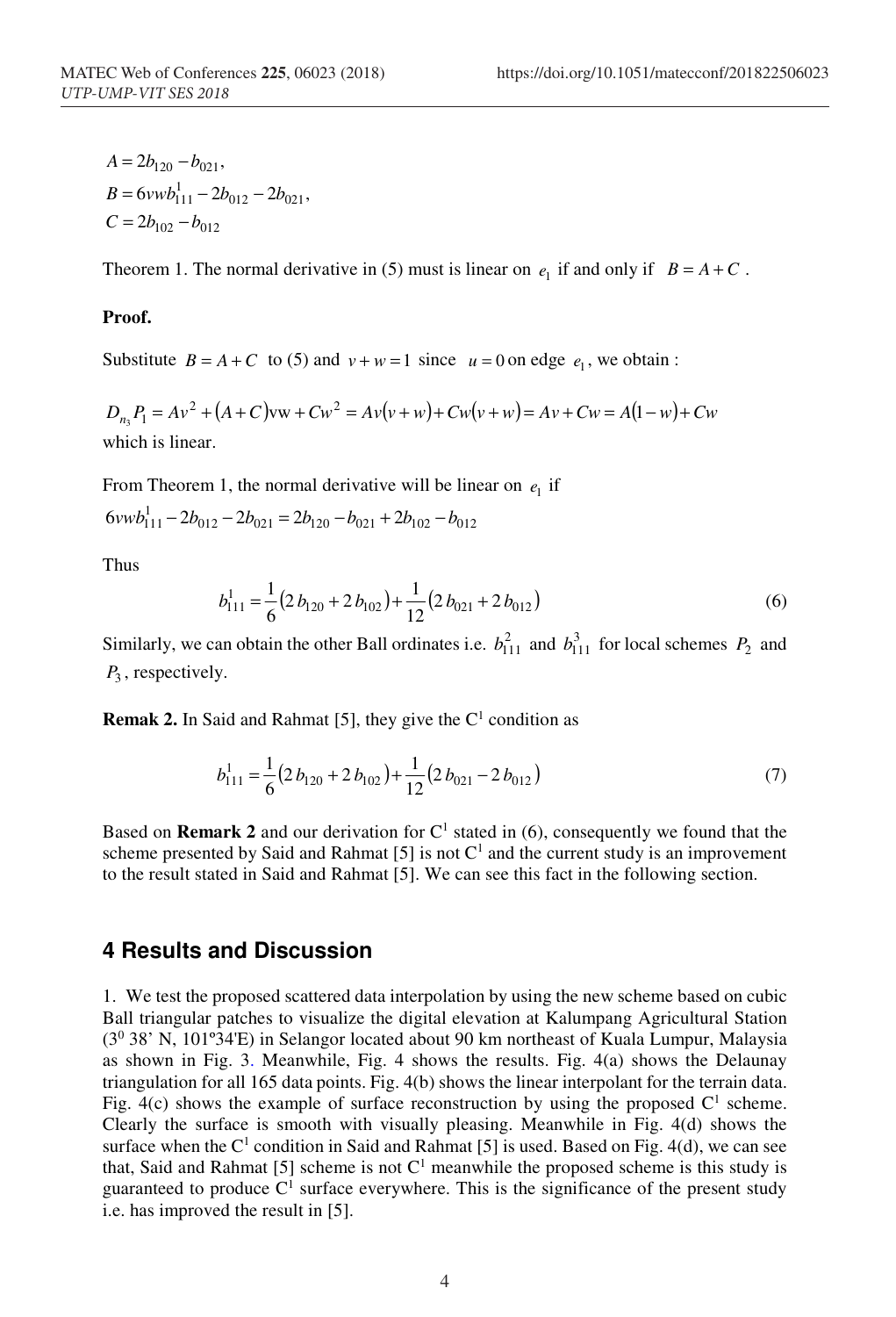

**Fig. 3.** Location of Kalumpang Agricultural Station in Malaysia.

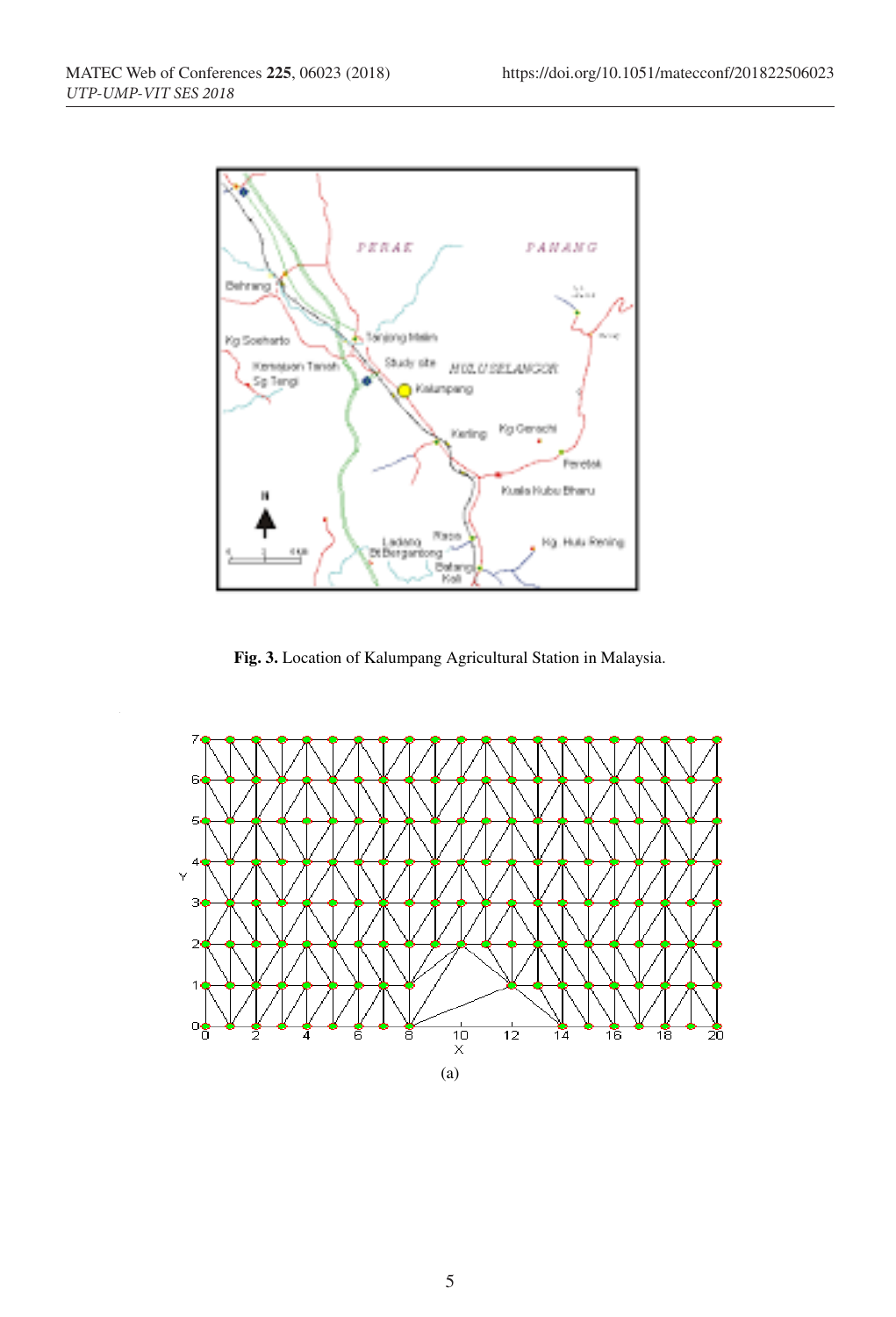

(b)



(c)